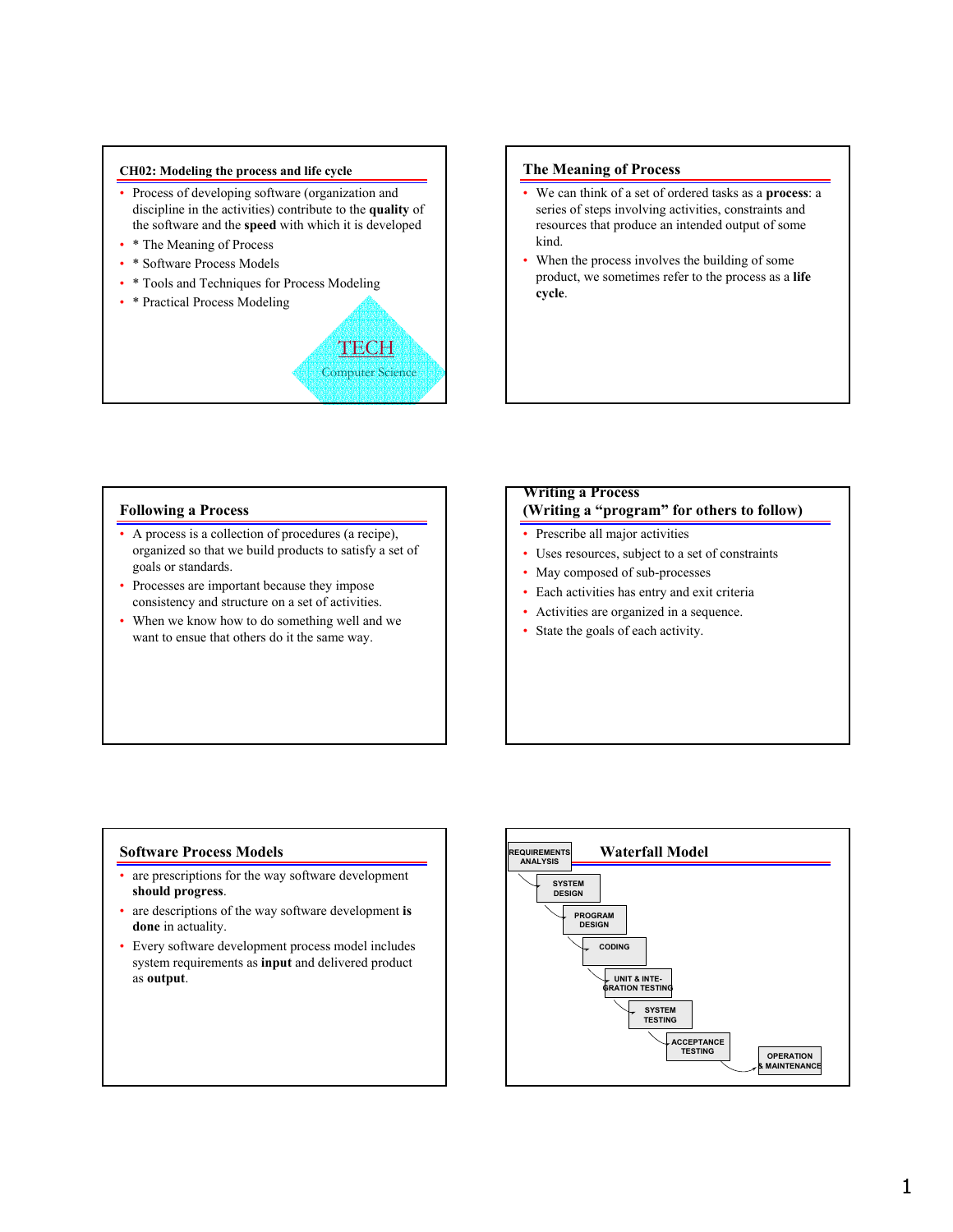









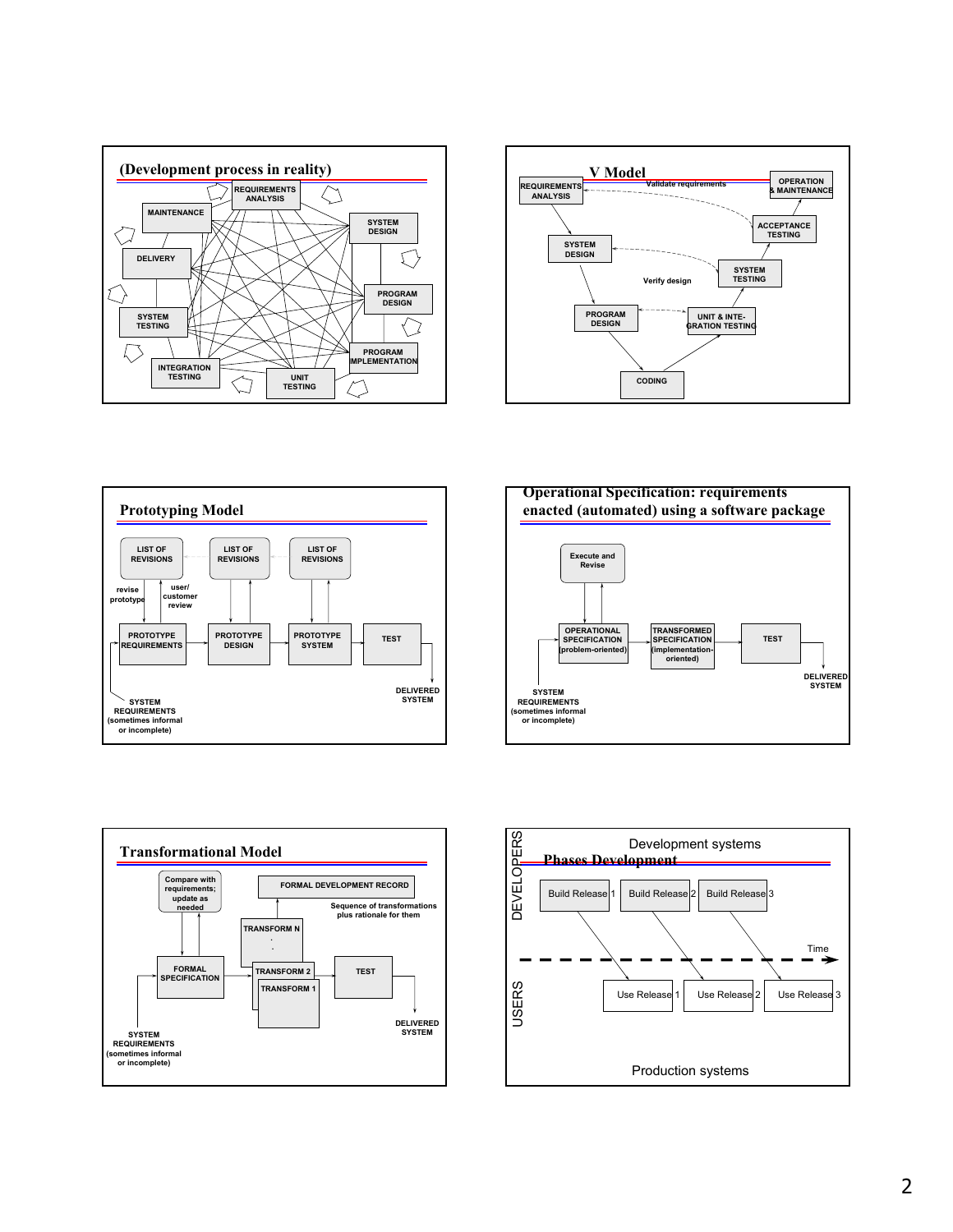



## **Tools and Techniques for Process Modeling**

- Choose Language or Notation
- A **static** model depicts the process, showing that the inputs are transformed to outputs.
- A **dynamic** model can enact the process, so that the user can see how intermediate and final products are transformed over time.

#### **Static Modeling: Lai Notation**

- State tables show information about the completeness of each artifact at a given time.
- Transition diagrams show how the states are related to one another.



# **Dynamic Modeling: System Dynamics** Simulate the process and make changes before the resources are actually expended. • Factors affecting overall productivity.

- 
- (Quantified) Relationships (links) between the factors.
- System dynamics models are supported by software that simulates the overall process.